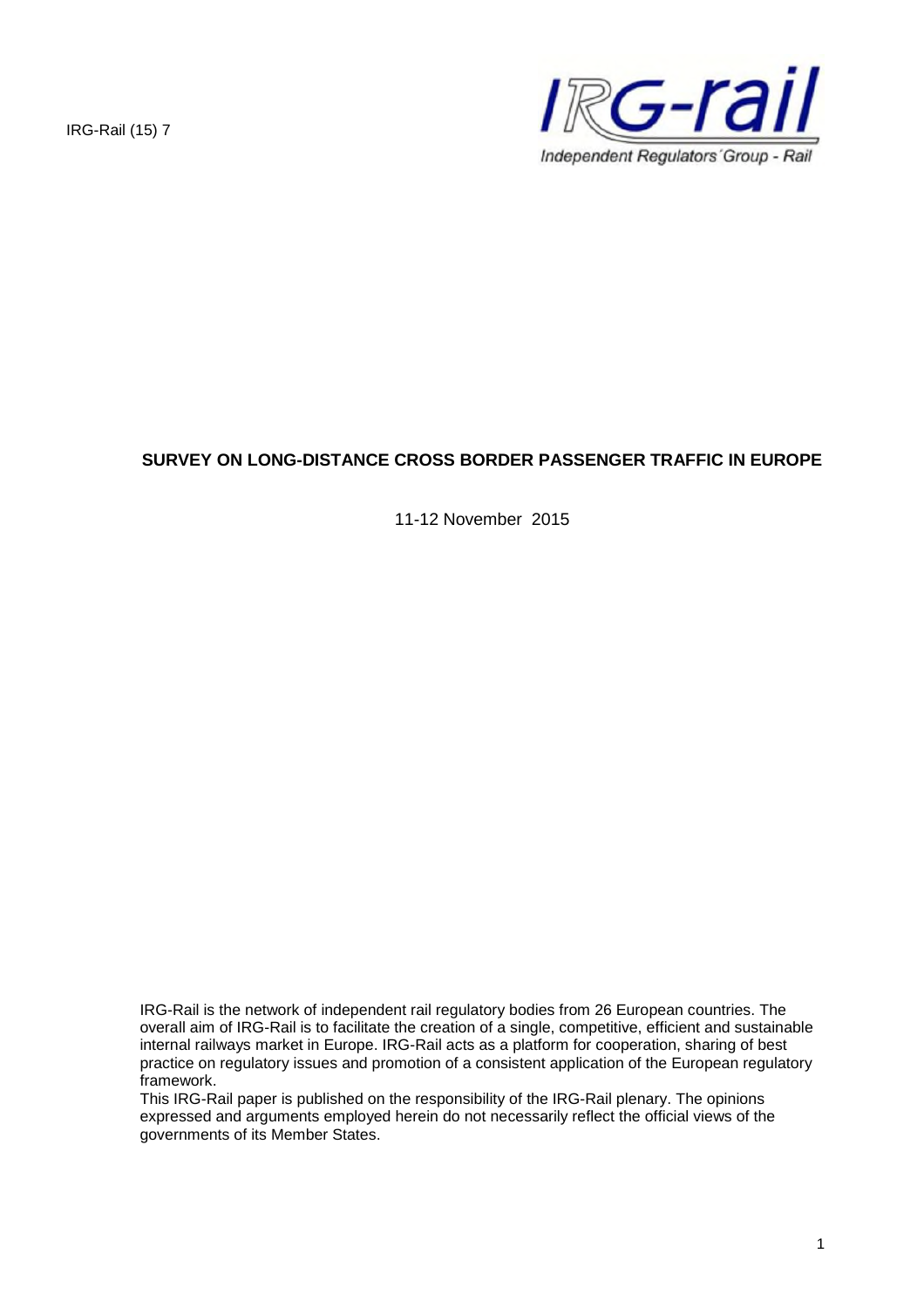

#### *1. Purpose of the document and methodology*

- 1. The international passenger traffic is undergoing some changes. The Third Railway Package (adopted by the European Parliament in 2007) opened up the international rail passenger transport market in 2010, although competition is still limited. Further changes have been introduced as a result of infrastructure development decisions such as ETCS implementation and following inter-modal competition developments like the growth in long distance bus services in several member states. In view of these developments an overview of the current situation is important in order to evaluate and assess the position of the international passenger market.
- 2. IRG-Rail strongly supports competition in the rail sector as a mechanism for promoting efficiency and performance. IRG-Rail has observed that the number of competing companies carrying out international long distance passenger traffic is limited and a lot of passenger transport operations at international level are still carried out in cooperation in particular between incumbent railway undertakings of different countries.
- 3. The purpose of this paper is to present the findings of survey which addressed the possible reasons behind the lack of competition and the main barriers that hinder a more effective competition in the international passenger market Such competition creates clear benefits to the rail sector and customers.
- 4. In January 2015 IRG-rail carried out a consultation of companies which run or may run long distance cross border passenger services. Railway undertakings of several member states were asked to participate in a written questionnaire or an interview conducted by IRG-Rail members. The questions concerned the general organisation form of the traffic, the significance of infrastructure, potential barriers, intermodal competition and future expectations. This paper is the result of the IRG-Rail analysis of the responses and summarises the main findings submitted by the railway companies.
- 5. This paper only reflects the views of the respondents and does not necessarily represent a full picture of the market. This paper summarizes the replies submitted by 8 Regulatory Bodies and 15 Railway Undertakings, notably Netherlands, United Kingdom, France, Croatia, Czech Republic, Poland, Norway and Germany.
- 6. With regard to the legitimate interests of railway undertakings, and the protection of their commercially sensitive information, the interviewed companies remain anonymous.

## *2. Results of the survey*

# *2.1 Models of cross border traffic*

7. Cross border passenger traffic in a narrower sense is a service carried out by one single railway undertaking in different countries. Another possibility is that international passenger transport is coordinated via the creation of a subsidiary in the other country to carry out the international passenger services.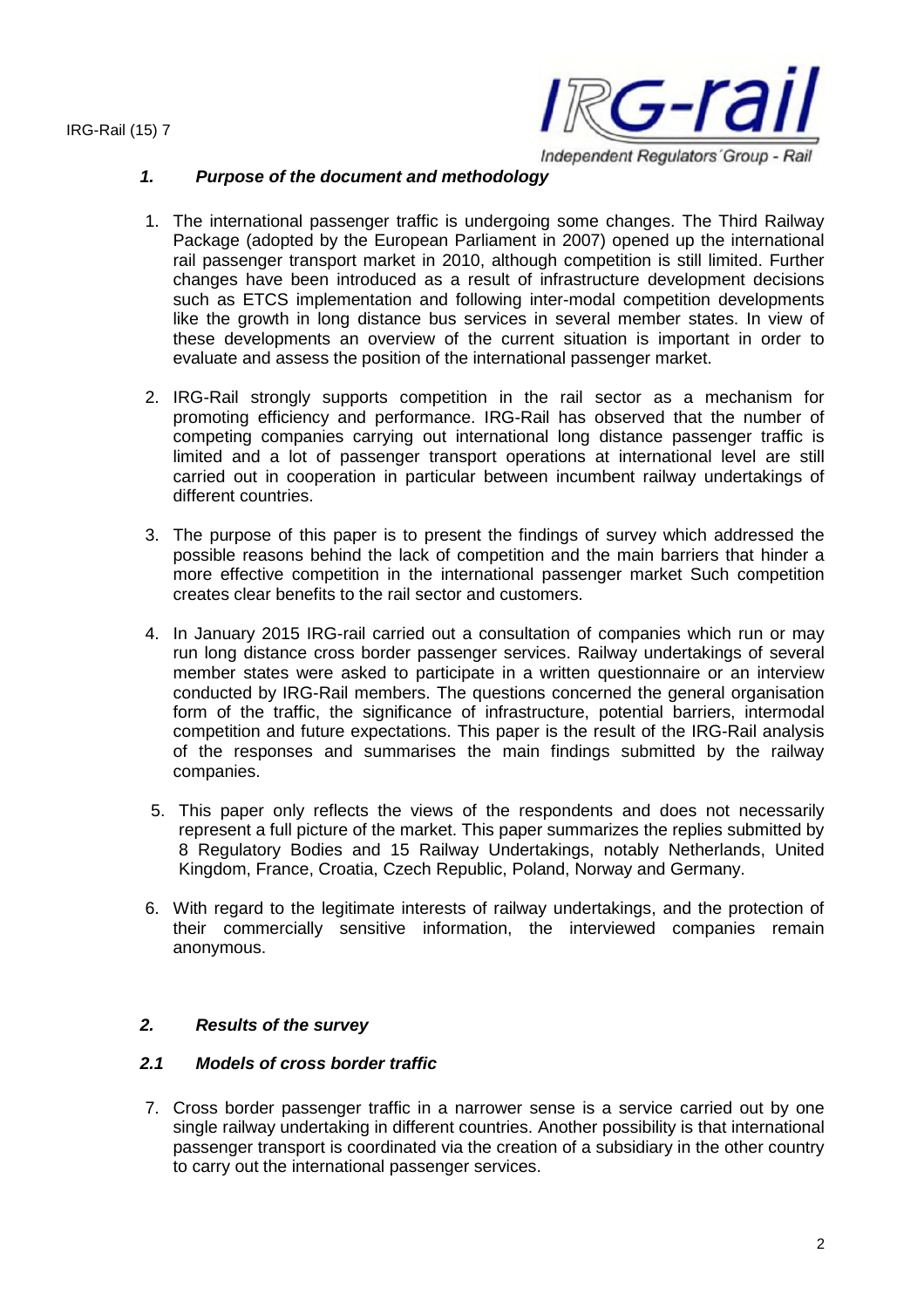

8. IRG-Rail notes that a number of cross border services are carried out in cooperation models. These cooperation models mainly consist in running passenger transport services on a foreign territory together with the respective partner in that country. This is a model that is often used in Member States where incumbent railway undertakings still operate.

9. The survey shows a clear preference for the cooperation model. The most frequently cited reasons why companies choose a specific model are as follows:

#### Cooperation:

- The main reasons for the cooperation model whether with the own subsidiary or a foreign company – are the benefits from relationships and access to the resources in that respective country.
- Another important reason for cooperation is that it is more efficient for the railway undertakings, as it does not require administrative involvement in other countries. This applies in particular to areas such as access to railway infrastructure and service facilities, capacity, technical aspects like safety certificate and staff training. Understanding of costs play also an important role especially understanding infrastructure charges. In cooperation railway undertakings have a better understanding of the cost structure because it is their own country. Other factors include investments in rolling stock and rail infrastructure.
- One reason is that international passenger railway undertakings also run domestic passenger services. Therefore they tend to cooperate and offer international as well as national services on the same train. This is only a possibility for operators who operate in a liberalised market or have an exclusive concession in that country.

## Own traffic:

 To operate passenger traffic directly as a single railway undertaking, it allows the company to control the quality of the final product which is not necessarily the case under the cooperation model.

## *2.2 Significance of infrastructure*

- 10. Journey time is a major factor for international passenger traffic as it influences and determines the nature of markets which might be attracted to rail and the price customers may be willing to pay. Infrastructure capacity limitations and low speed constitute a problem with respect to profitability and competitiveness of rail transport. Poorly developed infrastructure and missing cross-border high speed lines makes it difficult to establish an offer that is competitive compared to road and air transport.
- 11. Maintaining similar parameters of train operations on both sides of the border is also often a prerequisite for efficient and competitive train operations.

## *2.3 Barriers*

12. Participants in the survey have identified several barriers to a more dynamic and competitive international passenger market. One of the main barriers is the lack of flexibility. The biggest determinants in taking a decision on a new cross-border service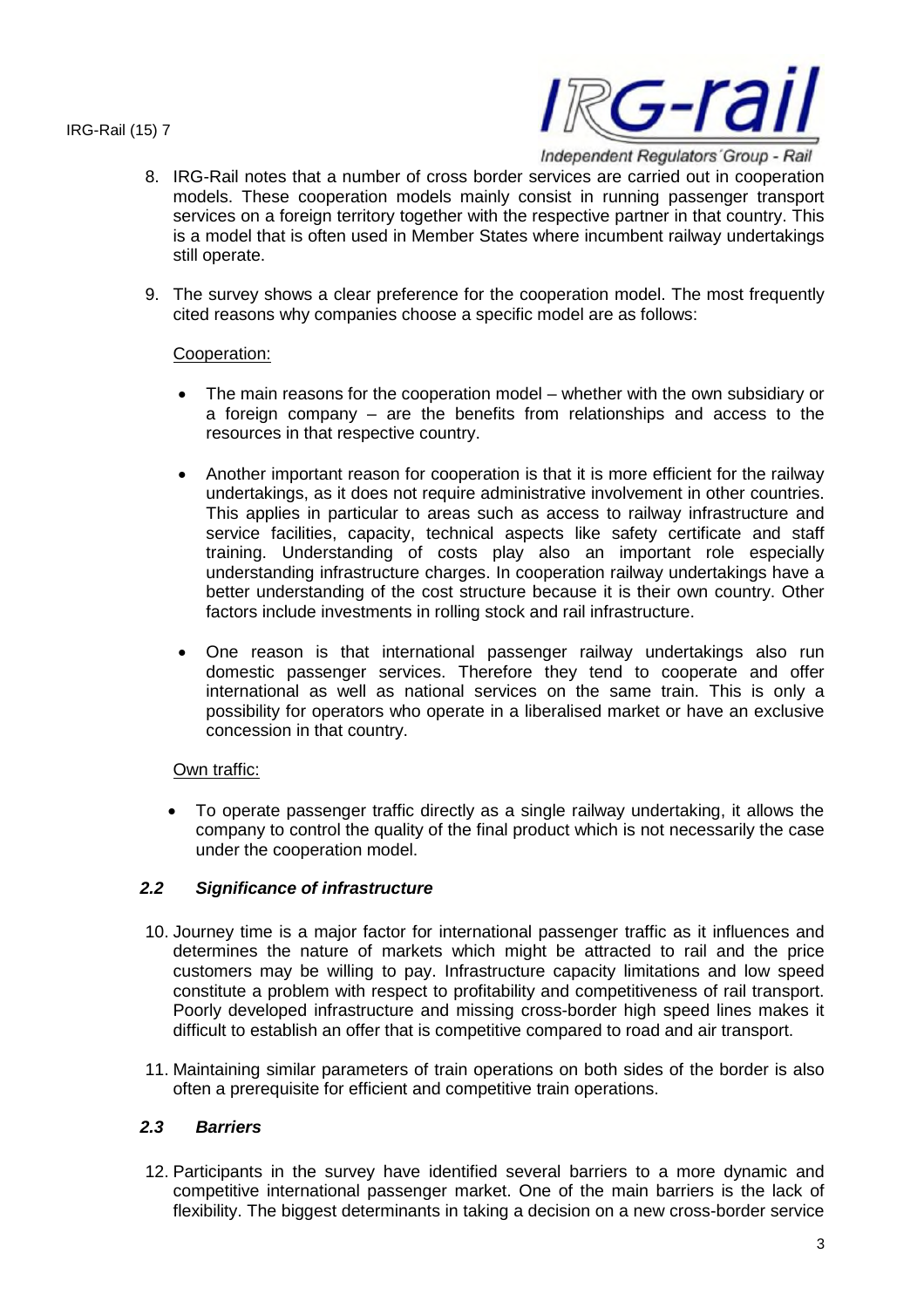

Independent Regulators' Group - Rail

are harmonised technical and operational rules for access to infrastructure. As there is no technical harmonisation yet, trains require technical systems for both countries. Trains are sometimes equipped with systems applicable to only one route and therefore cannot easily be transferred to another route.

- 13. The lack of harmonisation in signalling, timetabling, security and regulatory compliance creates difficulties in cross-border traffic. Trains have to be homologated in both countries and separate operating licenses and specific management systems are required in both countries. Additionally the personnel need to be fully trained for both sides of the border. The language requirements for train drivers on international routes differ from one country to another and form a barrier that does not exist for road transport (no requirements) or air transport (only English is required).The homologation of new rolling stock is both time-consuming and costly.
- 14. Another important barrier mentioned by several railway undertakings is the level and structure of access charges and rail related services, which are perceived to be too high. It is difficult to negotiate access conditions and prices in some countries.
- 15. Availability of capacity is another limitation. International trains require capacity for railway infrastructure and service facilities that is adequate in both countries.
- 16. All these technical and operational requirements influence the flexibility and scale of the investment.

# *2.4 Competition*

17. The main competition for the international rail passenger market is buses and airlines. These modes of transport have less prescriptive regulations which results in greater commercial freedom. High costs of ownership of vehicles and a long rolling stock certification process as well as difficulties of financing and the non-availability of a second hand market for rolling stock makes competition for rail traffic harder. Additionally competitors in other modes of transport have greater flexibility as they have more possibilities in adapting their routes. Compared to rail the infrastructure, fuel charges are also lower. Trains are preferred because of their energy consumption, volumes and train-to-train transfers for long trips.

## *2.5 Future expectations*

- 18. As the rail competes against road and airlines it is important to have a level playing field in terms of commercial freedom to engage with and respond to the needs of the customers. A lack of liberalisation of the rail sector is a reason for non-development of rail services.
- 19. No significant changes are expected because, in the current situation, the market for international train passengers is not very attractive. The problems seem to be both competition from other modes of transport and entry barriers for new operators or more services. Higher passenger volumes are a prerequisite for commercial rail services.